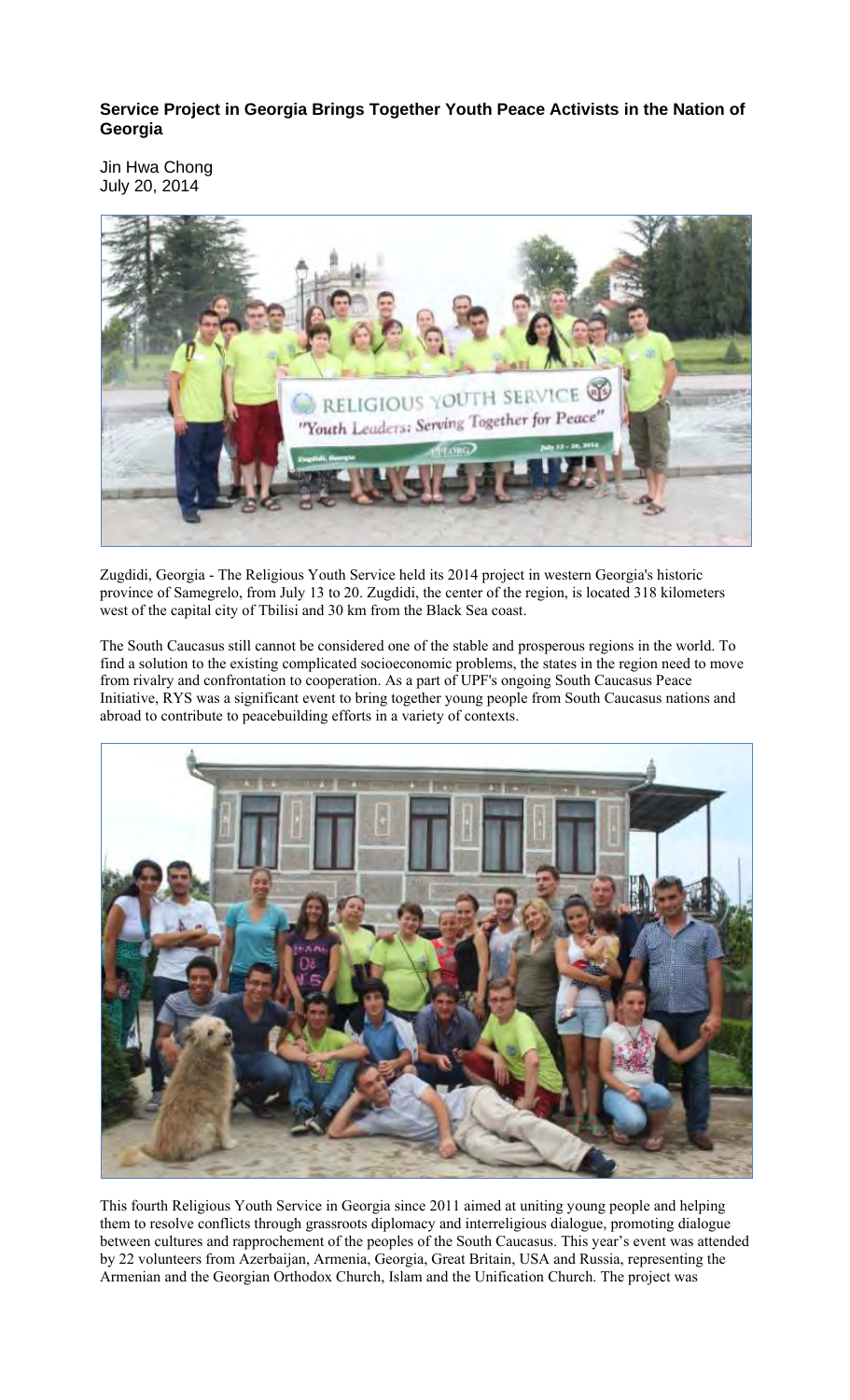sponsored by UPF and the NGO "Save the Future Generations." An Austrian participant in the RYS project in Georgia in 2012, Aurelia Sengseis, sent a donation to support the project goals.



During orientation, the participants gained an understanding of the unique nature of the program and the specific role of each volunteer as a representative of their nation and culture. The youth came together with the purpose of living for the well-being of others in a close-knit community, overcoming difficulties of communication and differences of nationality and religion.

During the project they had many opportunities to develop leadership skills, communication and conflict resolution skills, altruism in practice, acquaintance with the local natural and cultural sights, as well as participate in educational, entertainment and sports programs.

The participants visited places of worship of different religions. Everyone came to the joint realization that all religions are led by one driving force — God, who loves human beings and helps them to embrace His loving heart and learn to live as members of "One Family under God."



Volunteers participated in restoration work in the vast Zugdidi Botanical Garden surrounding the museum complex — the Dadiani Palace, the residence of the Megrelian rulers, the Dadiani family, in Zugdidi. In the middle of the nineteenth century, famous European gardeners were invited to help create the gardens, and they brought rare species of plants. The total area of the Dadiani Garden is 26.4 hectares. Some of the